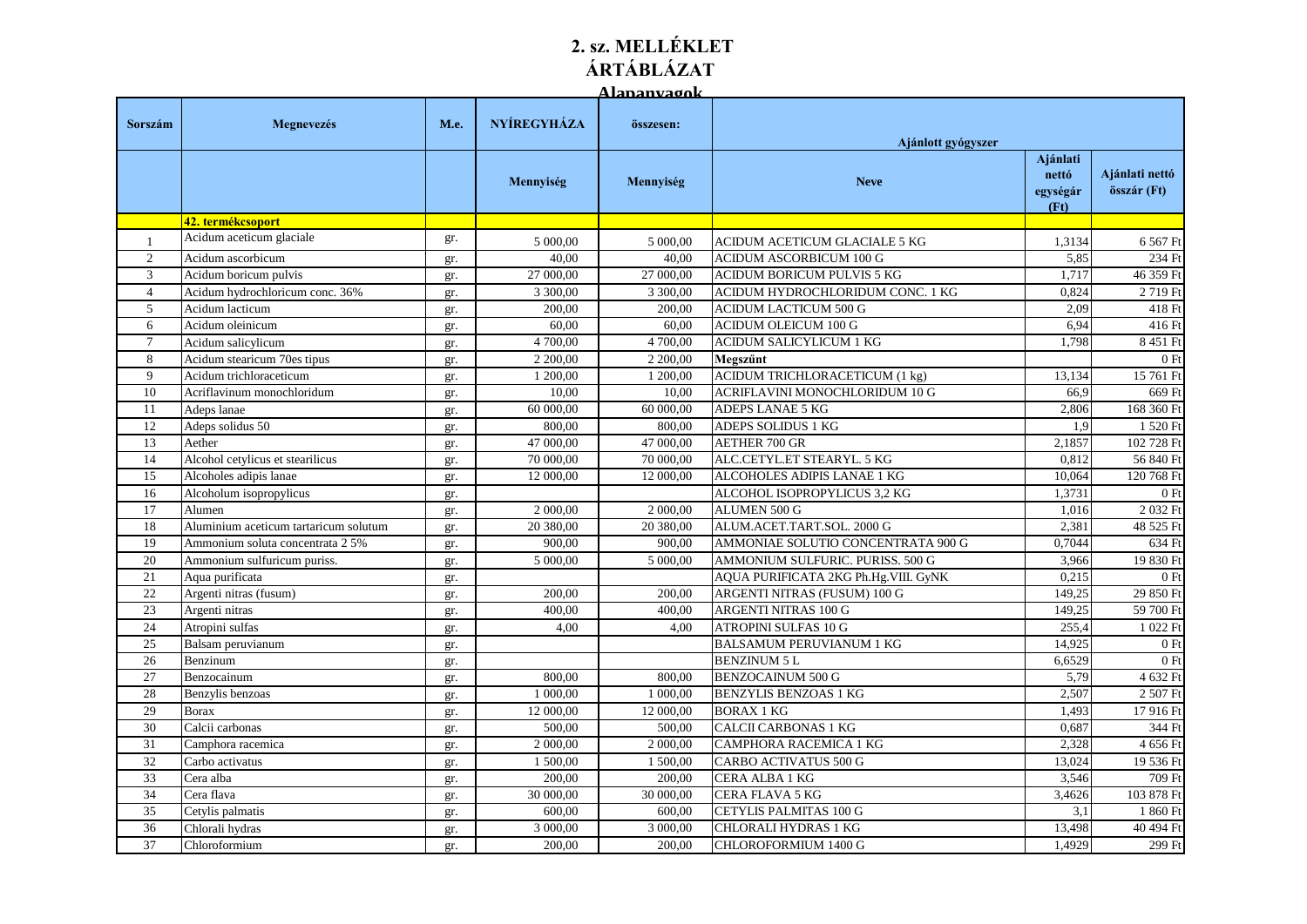## **2. sz. MELLÉKLET ÁRTÁBLÁZAT**

**Alapanyagok**

| Sorszám         | Megnevezés                           | M.e. | NYÍREGYHÁZA  | összesen:    | Ajánlott gyógyszer                   |                                       |                               |
|-----------------|--------------------------------------|------|--------------|--------------|--------------------------------------|---------------------------------------|-------------------------------|
|                 |                                      |      | Mennyiség    | Mennyiség    | <b>Neve</b>                          | Ajánlati<br>nettó<br>egységár<br>(Ft) | Ajánlati nettó<br>összár (Ft) |
| 38              | Clioquinolum                         | gr.  | 1 000,00     | 1 000,00     | CLIOQUINOLUM 100 G                   | 49,53                                 | 49 530 Ft                     |
| 39              | Cocaini hydrochloridum               | gr.  | 31.00        | 31.00        | COCAINI HYDROCHLORIDUM 100 G         | 3773,04                               | 116 964 Ft                    |
| 40              | Codeini phosphas sesquihydricum      | gr.  | 10,00        | 10,00        | CODEIN. PHOSPH. HEMIHYDR. 10 G       | 250.7                                 | 2 507 Ft                      |
| 41              | Collodii                             | gr.  | 700,00       | 700,00       | COLLODIUM 700 G                      | 9,7914                                | 6 854 Ft                      |
| 42              | Cupri sulfas pentahydricus           | gr.  | 100,00       | 100,00       | Megszűnt                             |                                       | 0Ft                           |
| 43              | Dinatr. Phosph. Dodecahydr.          | gr.  | 87 000,00    | 87 000,00    | DINATR. PHOSPH. DODECAHYDR. 1 KG     | 1,552                                 | 135 024 Ft                    |
| 44              | Dinatrii edetas                      | gr.  | 12,00        | 12,00        | <b>DINATRII EDETAS 100 G</b>         | 10,87                                 | 130 Ft                        |
| 45              | Dithranolum                          | gr.  | 60.00        | 60,00        | DITHRANOLUM 10 G                     | 273.4                                 | 16 404 Ft                     |
| 46              | Elix.Thymi comp.                     | gr.  | 140 000,00   | 140 000,00   | ELIXIRIUM THYMI COMPOSITUM 10 KG     | 1,791                                 | 250 740 Ft                    |
| 47              | Ephedrinii hydrochloridum            | gr.  | 440,00       | 440,00       | EPHEDRINI HYDROCHLORIDUM 50 G        | 27,26                                 | 11 994 Ft                     |
| 48              | Ethanolum (96per centum)             | gr.  | 700 000,00   | 700 000,00   | ETHANOLUM (96 PER CENTUM) 4 KG       | 5,1915                                | 3 634 050 Ft                  |
| 49              | Ethylmorphynum chlor                 | gr.  | 50,00        | 50,00        | ETHYLMORPHINI HYDROCHLORIDUM 50 G    | 358,2                                 | 17 910 Ft                     |
| 50              | Eucalypti aetheroleum                | gr.  | 60,00        | 60,00        | EUCALYPTI AETHEROLEUM 50 G           | 5,74                                  | 344 Ft                        |
| 51              | Formaldehydi solutio (35 per centum) | gr.  | 1 140 000,00 | 1 140 000,00 | FORMALD. SOL. 35 % 5 KG              | 0,5374                                | 612 636 Ft                    |
| 52              | Fructosum                            | gr.  | 1 000,00     | 1 000,00     | FRUCTOSUM 1 KG                       | 1,672                                 | 1 672 Ft                      |
| $\overline{53}$ | Glucosum anhydricum                  | gr.  | 308 610,00   | 308 610,00   | <b>GLUCOSUM ANHYDRICUM 5 KG</b>      | 1,0626                                | 327 929 Ft                    |
| 54              | Glycerinum boraxatum                 | gr.  |              |              | <b>GLYCERINUM BORAXATUM 250 G</b>    | 1,856                                 | 0Ft                           |
| 55              | Glycerolum 85 per centum             | gr.  | 160 000,00   | 160 000,00   | GLYCEROLUM (85 PER CENTUM) 10 KG     | 0,8716                                | 139 456 Ft                    |
| 56              | Helianth. Annui ol.raffinat.         | gr.  | 140 000,00   | 140 000,00   | HELIANTH. ANNUI OL. RAFFINAT. 920 G  | 0,8587                                | 120 218 Ft                    |
| 57              | Hexachlorophenum                     | gr.  | 450,00       | 450,00       | HEXACHLOROPHENUM 100 G               | 58,74                                 | 26 433 Ft                     |
| 58              | Hydrogenii peroxydum (30 per centum) | gr.  | 180 000,00   | 180 000,00   | HYDROGEN.PEROXID.30 PER CENT. 2,5 KG | 1,2536                                | 225 648 Ft                    |
| 59              | Hydroxyaethylcellulosum              | gr.  | 3 500,00     | 3 500,00     | HYDROXYETHYLCELLULOSUM 1 KG          | 16,537                                | 57 880 Ft                     |
| 60              | Ichthammolum                         | gr.  | 500,00       | 500,00       | ICHTHAMMOLUM 100 G                   | 10,75                                 | 5 375 Ft                      |
| 61              | Iodoformium                          | gr.  | 500,00       | 500,00       | <b>IODOFORMIUM 500 G</b>             | 37,97                                 | 18 985 Ft                     |
| 62              | Iodum                                | gr.  | 3 600,00     | 3 600,00     | <b>IODUM 1 KG</b>                    | 15,343                                | 55 235 Ft                     |
| 63              | Jecoris aselli oleuma                | gr.  | 19 000,00    | 19 000,00    | <b>IECORIS ASELLI OLEUM A 4.5 KG</b> | 2,4038                                | 45 672 Ft                     |
| 64              | Kalii bromidum                       | gr.  |              |              | KALII BROMIDUM 100 G                 | 2,76                                  | 0Ft                           |
| 65              | Kalii chloridum                      | gr.  | 307,00       | 307,00       | KALII CHLORIDUM 100 G                | 1,02                                  | 313 Ft                        |
| 66              | Kalii citras                         | gr.  | 950,00       | 950,00       | KALII CITRAS 1 KG                    | 2,221                                 | 2 110 Ft                      |
| 67              | Kalii iodidum                        | gr.  | 3 000,00     | 3 000,00     | KALII IODIDUM 1 KG                   | 14,644                                | 43 932 Ft                     |
| 68              | Kalii perchloras                     | gr.  | 70,00        | 70,00        | KALII PERCHLORAS 100 G               | 29,51                                 | 2 066 Ft                      |
| 69              | Kaolinum ponderosum                  | gr.  | 29 000,00    | 29 000,00    | KAOLINUM PONDEROSUM 5 KG             | 1,3372                                | 38 779 Ft                     |
| 70              | Lactosum monohydricum                | gr.  | 12 777,00    | 12 777,00    | LACTOSUM MONOHYDRICUM 5 KG           | 1,305                                 | 16 674 Ft                     |
| 71              | Levomentholum                        | gr.  | 2 000,00     | 2 000,00     | LEVOMENTHOLUM 1 KG                   | 17,91                                 | 35 820 Ft                     |
| $\overline{72}$ | Limonis aetheroleum                  | gr.  | 300,00       | 300,00       | LIMONIS AETHEROLEUM 50 G             | 14,56                                 | 4 368 Ft                      |
| 73              | Macrogoli stearas                    | gr.  | 100,00       | 100,00       | MACROGOLI STEARAS 100 G              | 4,32                                  | 432 Ft                        |
| 74              | Macrogolum 1540                      | gr.  |              |              | MACROGOLA (1500-AS TÍPUS) 5 KG       | 1,2596                                | 0Ft                           |
| 75              | Magnesii sulfas heptahydr.           | gr.  | 58 350,00    | 58 350,00    | MAGNESII SULFAS HEPTAHYDRICUS 5 KG   | 0.4776                                | 27 868 Ft                     |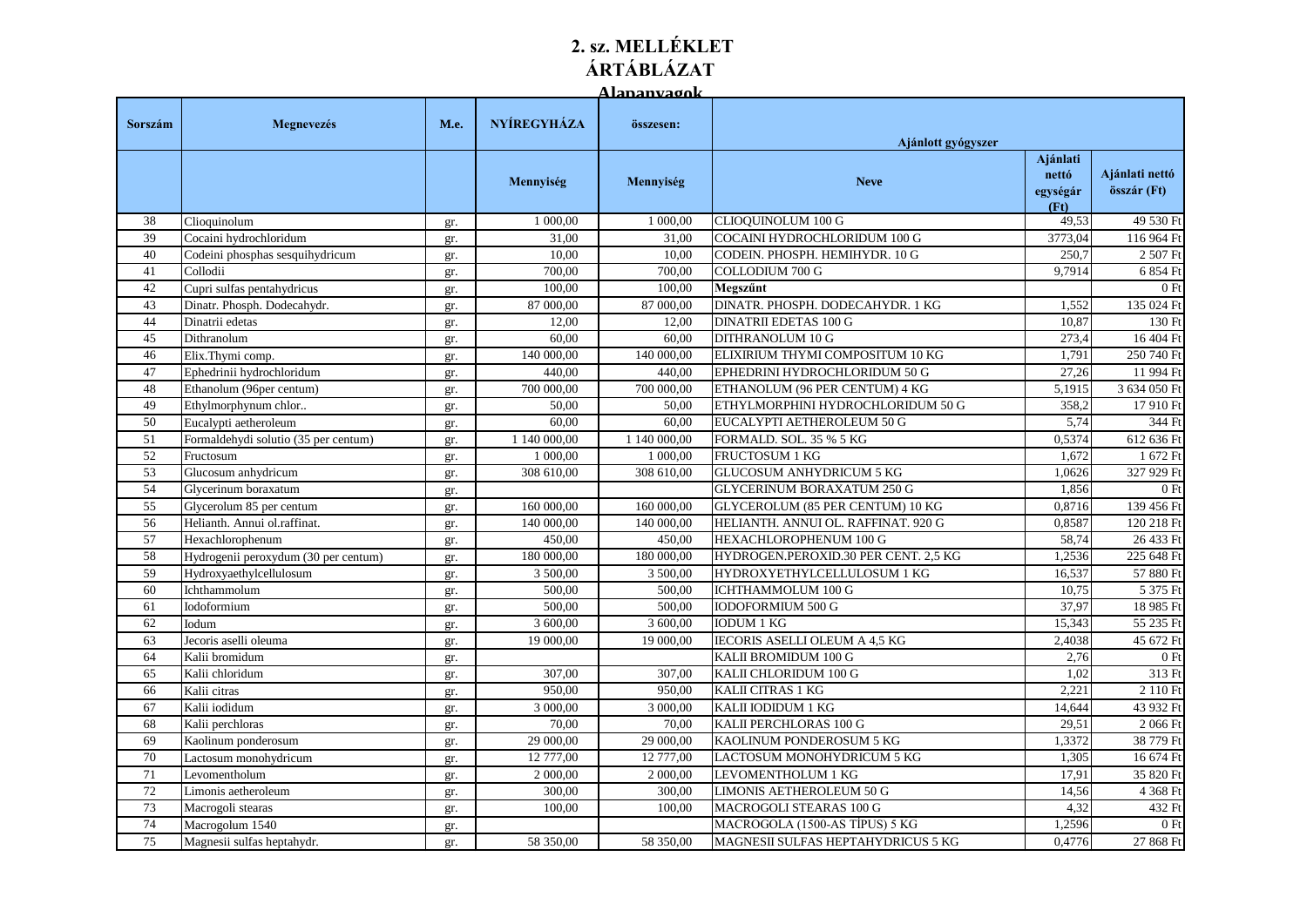## **2. sz. MELLÉKLET ÁRTÁBLÁZAT Alapanyagok**

|         |                                     |         |                    | <u>A lamamvaonk</u> |                                       |                                       |                               |
|---------|-------------------------------------|---------|--------------------|---------------------|---------------------------------------|---------------------------------------|-------------------------------|
| Sorszám | Megnevezés                          | M.e.    | <b>NYÍREGYHÁZA</b> | összesen:           | Ajánlott gyógyszer                    |                                       |                               |
|         |                                     |         | Mennyiség          | Mennyiség           | <b>Neve</b>                           | Ajánlati<br>nettó<br>egységár<br>(Ft) | Ajánlati nettó<br>összár (Ft) |
| 76      | Magnesium citricum                  | gr.     |                    |                     | MAGNESIUM CITRICUM 500 G              | 3,88                                  | 0F <sub>0</sub>               |
| 77      | Matricariae aetheroleum             | gr.     | 20.00              | 20.00               | MATRICARIAE AETHEROLEUM 10 G          | 186,3                                 | 3 726 Ft                      |
| 78      | Matricariae flos                    | gr.     | 35 598,00          | 35 598,00           | <b>MATRICARIAE FLOS 5 KG</b>          | 4.0882                                | 145 532 Ft                    |
| 79      | Menthae piperitae aetheroleum       | gr.     | 120.00             | 120.00              | MENTHAE PIPERITAE AETHEROLEUM 900 G   | 16,1189                               | 1 934 Ft                      |
| 80      | Merbrominum (MERCUROCHROM)          | gr.     | 2 300,00           | 2 300,00            | <b>MERBROMINUM 1 KG</b>               | 21,283                                | 48 951 Ft                     |
| 81      | Metamizolum natricum                | gr.     | 100,00             | 100,00              | METAMIZOLUM NATRICUM 100 G            | 4,85                                  | 485 Ft                        |
| 82      | Methylcellulosum                    | gr.     | 12 000,00          | 12 000,00           | METHYLCELLULOSUM 1 KG                 | 12,537                                | 150 444 Ft                    |
| 83      | Methylis parahydroxybenzoas         | gr.     | 3 500,00           | 3 500,00            | METHYL.PARAHYDROXYBENZ. 500 G         | 4,478                                 | 15 673 Ft                     |
| 84      | Methylis salicylas                  | gr.     | 1700,00            | 1 700,00            | METHYLIS SALICYLAS 1 KG               | 2,627                                 | 4 4 6 6 Ft                    |
| 85      | Mixtura pectoralis FONO VII.        | 200 gr. |                    |                     | MIXTURA PECTORALIS FONOVII 1X 200G HG | 1,965                                 | 0F                            |
| 86      | Natrii carbonas monohydricus        | gr.     | 5 000,00           | 5 000,00            | NATRII CARBONAS MONOHYDRICUS 100 G    | 2,21                                  | 11 050 Ft                     |
| 87      | Natrii citras                       | gr.     | 400,00             | 400,00              | <b>NATRII CITRAS 100 G</b>            | 1,42                                  | 568 Ft                        |
| 88      | Natrii hydrogenocarbonas            | gr.     | 1 000,00           | 1 000,00            | NATRII HYDROGENOCARBONAS 1 KG         | 0,215                                 | 215 Ft                        |
| 89      | Natrii laurilsulfas                 | gr.     | 5 700,00           | 5 700,00            | NATRII LAURILSULFAS 5 KG              | 1,7314                                | 9 869 Ft                      |
| 90      | Natrii nitris                       | gr.     | 1 100,00           | 1 100,00            | <b>NATRII NITRIS 100 G</b>            | 6,71                                  | 7 381 Ft                      |
| 91      | Natrium chloridum                   | gr.     | 4 127,00           | 4 127,00            | NATRII CHLORIDUM 1 KG                 | 0.239                                 | 986 Ft                        |
| 92      | Natrium dihydrogenophosphas dihydr. | gr.     | 24 000,00          | 24 000,00           | NATR.DIHYDROGENOPHOSPH.DIHYDR. 5 KG   | 1,5224                                | 36 538 Ft                     |
| 93      | Natrium hydroxydatum                | gr.     | 3 000,00           | 3 000,00            | NATRII HYDROXIDUM 4 KG                | 1,791                                 | 5 373 Ft                      |
| 94      | Natrium sulfuricum decahydricum     | gr.     |                    |                     | NATRII SULFAS DECAHYDRICUS 100 G      | 1,73                                  | 0F <sub>0</sub>               |
| 95      | Neomycini sulfas                    | gr.     | 340,00             | 340,00              | NEOMYCINI SULFAS 100 G                | 47,5                                  | 16 150 Ft                     |
| 96      | Nystatinum                          | gr.     | 200.00             | 200.00              | NYSTATINUM 100 G                      | 86,63                                 | 17 326 Ft                     |
| 97      | Paraffinum liquidum                 | gr.     | 270 000,00         | 270 000,00          | PARAFFINUM LIQUIDUM 9 KG              | 1.194                                 | 322 380 Ft                    |
| 98      | Paraffinum microcrystallicum        | gr.     |                    |                     | Megszűnt                              |                                       | 0F                            |
| 99      | Paraffinum solidum                  | gr.     | 705 500,00         | 705 500,00          | PARAFFINUM SOLIDUM 5 KG               | 0,6568                                | 463 372 Ft                    |
| 100     | Phenobarbitalum natricum            | gr.     | 20,00              | 20,00               | PHENOBARBITALUM NATRICUM 50 G         | 25,68                                 | 514 Ft                        |
| 101     | Phenolum liquefactum                | gr.     | 100,00             | 100.00              | PHENOLUM LIQUEFACTUM 50 G             | 9,32                                  | 932 Ft                        |
| 102     | Pilocarpini hydrochloridum          | gr.     | 60,00              | 60,00               | PILOCARPINI HYDROCHLORIDUM 10 G       | 1097,8                                | 65 868 Ft                     |
| 103     | Pix juniperi                        | gr.     | 350,00             | 350,00              | Megszűnt                              |                                       | 0F <sub>0</sub>               |
| 104     | Polysorbatum 20                     | gr.     | 350,00             | 350,00              | POLYSORBATUM 20 100 G                 | 3,45                                  | 1 208 Ft                      |
| 105     | Polysorbatum 60                     | gr.     | 21 000,00          | 21 000,00           | POLYSORBATUM 60 1 KG                  | 2,388                                 | 50 148 Ft                     |
| 106     | Procaini hydrochloridum             | gr.     | 300,00             | 300,00              | PROCAINII HYDROCHLORIDUM 100 G        | 13,37                                 | $\overline{4}011$ Ft          |
| 107     | Ricini oleum virginale              | gr.     | 13 500,00          | 13 500,00           | RICINI OLEUM VIRGINALE 4,5 KG         | 1,1342                                | 15 312 Ft                     |
| 108     | Saccharinum natricum                | gr.     | 800.00             | 800.00              | SACCHARINUM NATRICUM 100 G            | 6,67                                  | 5 336 Ft                      |
| 109     | Saccharum                           | gr.     | 2 000,00           | 2 000,00            | <b>SACCHARUM 1 KG</b>                 | 0,466                                 | 932 Ft                        |
| 110     | Silicica colloidalis anhydrica      | gr.     | 1 000,00           | 1 000,00            | SILICA COLLOIDALIS ANHYDRICA 500 G    | 4,394                                 | 4 394 Ft                      |
| 111     | Sol. Conservans                     | gr.     |                    |                     | SOLUTIO CONSERVANS 400 G              | 6,09                                  | 0F                            |
| 112     | Sol.acid. bor. 2%                   | gr.     |                    |                     | SOL.ACIDI BORICI 2% 1000 G            | 0,991                                 | 0F                            |
| 113     | Sorbitolum                          | gr.     | 10 000,00          | 10 000,00           | <b>SORBITOLUM 1 KG</b>                | 0.931                                 | 9 310 Ft                      |